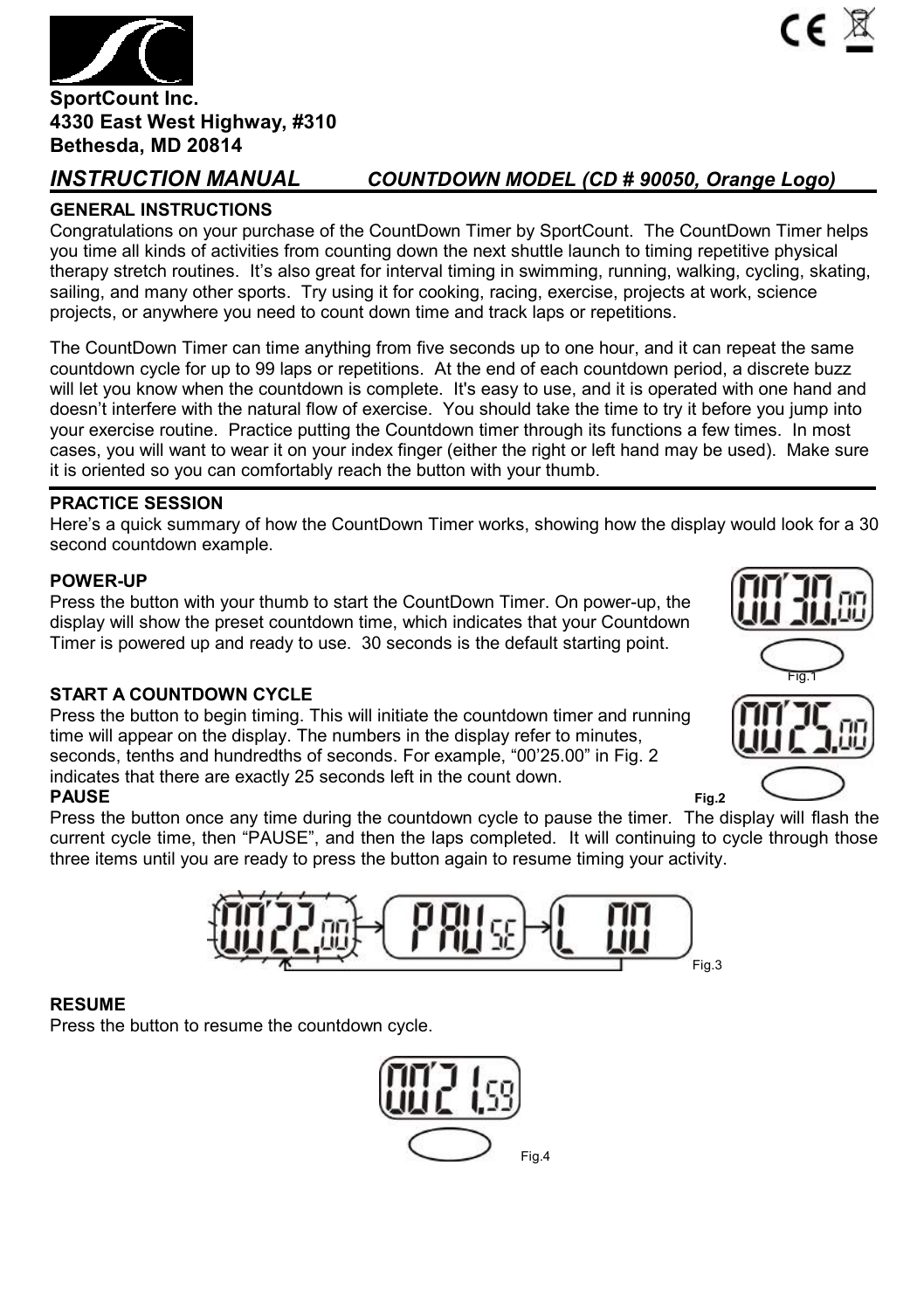## **FINISH**

When the time is elapsed, it will flash all zeros and quietly buzz five times. The display will show the number of laps (reps) completed, then alternate showing the number of laps completed and the countdown time.



# **START A NEW CYCLE**

You are now ready to start another 30 second lap. Just press the button to start lap 2, and so on… You can repeat the cycle as many times as you like up to 99 laps. After 99, it starts over again with Lap 1.

# **RESET THE TIME**

While the timer is running (or paused), holding down the button will reset the time for that lap only. Let's say you had begun a 30 second activity, but you wanted to start over for some reason. No problem. Just hold the button down for 2 seconds until you see the preset countdown time appear on the display again.

# **RESET THE LAP COUNT**

After you have completed at least one lap, holding down the button will reset the lap count. Let's say you wanted to do two sets of ten 30 second activities. After you finish lap 10, hold the button down for 2 seconds until you see the display go back to "30". You are now ready to start that second set.

# **REPROGRAM THE COUNTDOWN TIME**

It can seem a little challenging to program the Countdown timer at first, so take the time to try it a few times before you jump into your routine. Once you get used to it, you will find that it is a very simple and convenient activity timer.

The CountDown Timer will always start off with the same time that was used in the previous session. If you want to program a different time, follow these instructions. (We used a 15 minute, 30 second example for illustration purposes). If you have already started a countdown session and have completed one or more laps, you will need to reset the lap count before starting this process.

1. Hold the button down for about two seconds and the left most digits will begin flashing. This set of numbers represents minutes.

- 2. Press the button to increase this value incrementally, or hold the button down to quickly increase the value. Be careful not to overshoot your target number. If you do, you will have to go all the way up to 59 before the numbers come back to zero again.
- 3. Once you reach the number you want, release the button and simply wait for about 6 seconds to set the minute time in the CountDown's memory.
- 4. After the minute value is set, the second digits will begin flashing. Push the button to set seconds in the same way you set the minute number.
- 5. Once you reach the seconds time you want, release the button and wait for about 6 seconds to set that number in the CountDown's memory.









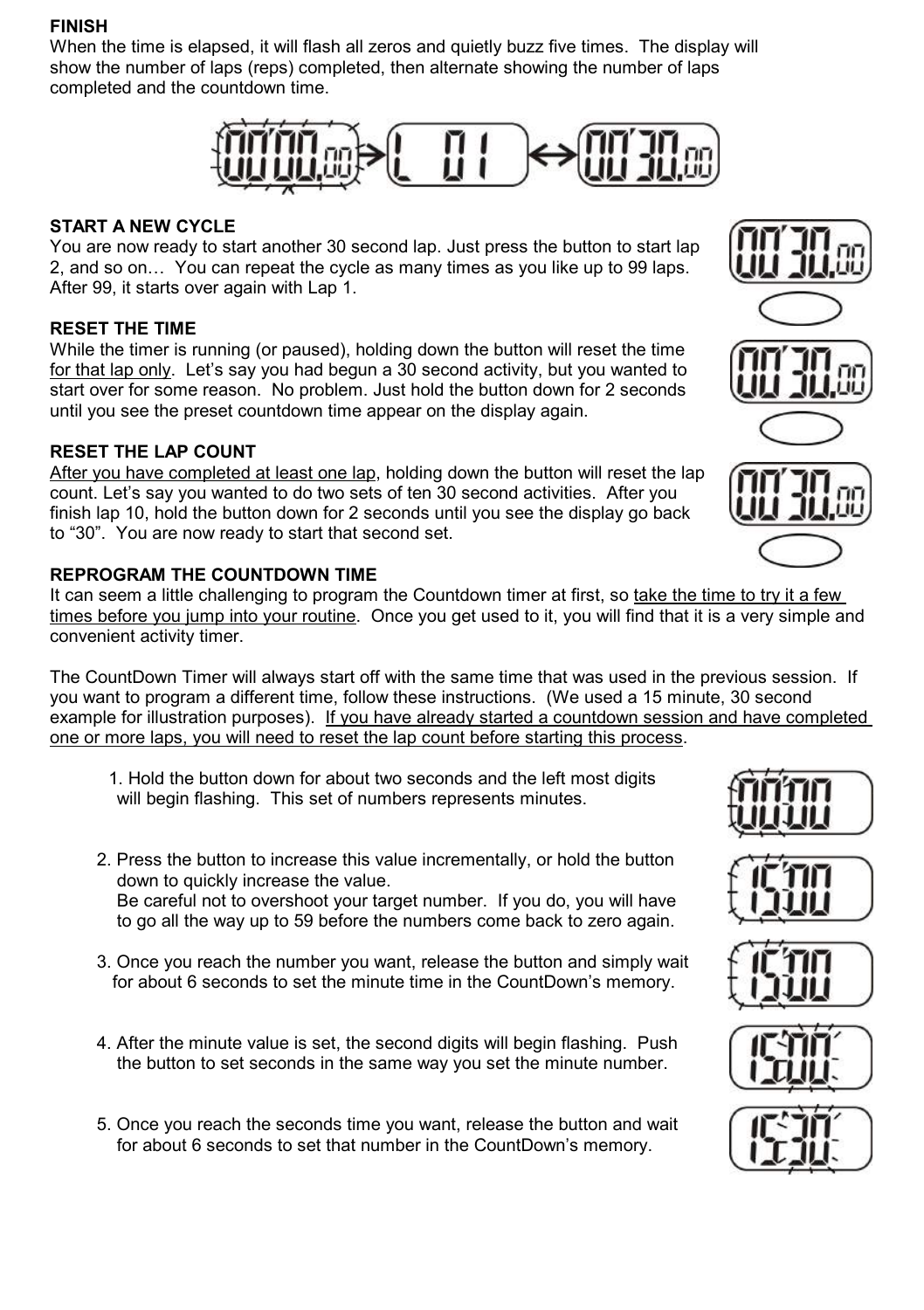NOTE: if you hold down the button after you have already completed a countdown lap, then holding the button only resets the lap/rep count to zero. Simply press and hold the button again to go back into setmode.

# **SLEEP MODE**

The display will shut off after about 30 minutes of inactivity to save battery life (if the CountDown model is not actively timing). This is called Sleep Mode. Your progress and settings will not be affected while in Sleep Mode. Simply press the button to wake the unit from Sleep Mode.

# *CARE FOR YOUR SPORTCOUNT*

## **WATER-RESISTANCE**

All SportCount models are designed and manufactured to withstand the water pressure involved with normal swimming. After swimming, please be sure to wash the SportCount with fresh water and clean it with a dry cloth before storage.

## **TEMPERATURE**

Do not leave your SportCount under direct sunlight or in very high temperatures for a long time, or the display may darken. Do not leave your SportCount in very low temperatures as this may cause a slight time loss or gain. In both cases, the above conditions will be corrected when the SportCount returns to normal temperature.

## **SHOCKS**

Be careful not to drop your SportCount or hit it against hard surfaces as it may cause mechanical damage.

## **STATIC ELECTRICITY**

The integrated circuit in your SportCount can be affected by static electricity. Avoid touching electronic devices, and be careful of clothing made of synthetic materials in dry weather that might create a strong static shock,

## **CHEMICALS**

Do not expose your SportCount to solvents such as gasoline and alcohol, spray of cosmetics, cleaners, paints, etc., as they may cause damage to the SportCount.

## **BATTERY CHANGE**

Depending on use, your SportCount should last for about one year before needing a battery replacement. When the display becomes dim or turns off, battery replacement is necessary. We recommend you to go to a qualified technician or contact SportCount Inc. Replace with Lithium battery CR2032 or equivalent.

## **LIMITED ONE YEAR WARRANTY**

Your SportCount is warranted to be free from defects in material and workmanship for a period of one year from the date of purchase except as specified below. Within the warranty period, your SportCount will either be repaired at the Service Center or, at our discretion, replaced with a new or refurbished SportCount. This warranty does NOT cover the battery, crystal, or band. Warranty service will not be provided if:

● there was damage while in the possession of the consumer not resulting from a defect of manufacture

• there was damage caused by tampering with or opening the SportCount or by other than normal use